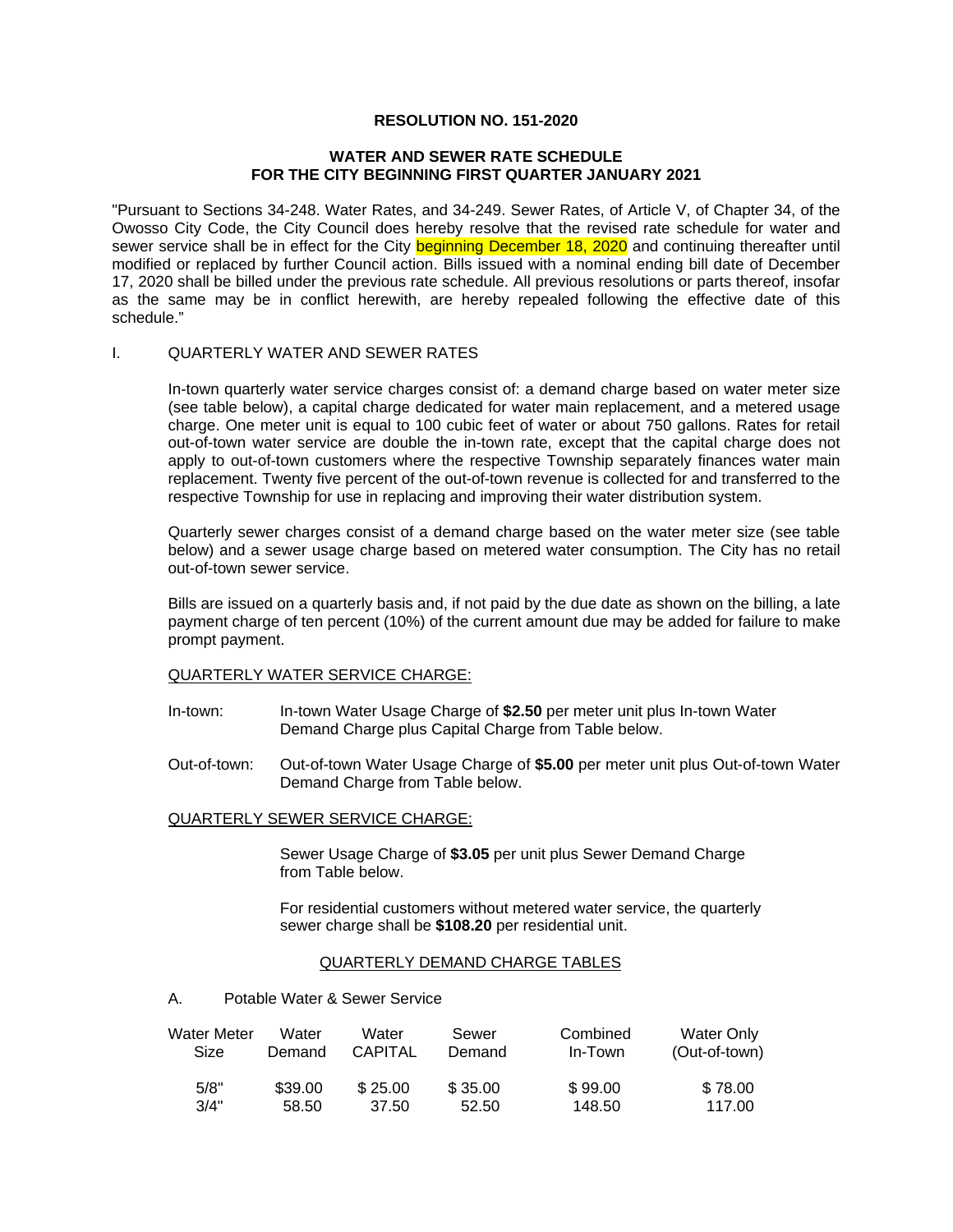| <b>Water Meter</b><br>Size | Water<br>Demand | Water<br><b>CAPITAL</b> | Sewer<br>Demand | Combined<br>In-Town | <b>Water Only</b><br>(Out-of-town) |
|----------------------------|-----------------|-------------------------|-----------------|---------------------|------------------------------------|
| 1"                         | 97.50           | 62.50                   | 87.50           | 247.50              | 195.00                             |
| 1.5"                       | 195.00          | 125.00                  | 175.00          | 495.00              | 390.00                             |
| 2"                         | 312.00          | 200.00                  | 280.00          | 792.00              | 624.00                             |
| 3"                         | 585.00          | 375.00                  | 525.00          | 1,485.00            | 1,170.00                           |
| 4"                         | 975.00          | 625.00                  | 875.00          | 2,475.00            | 1,950.00                           |
| 6"                         | 1.950.00        | 1,250.00                | 1,750.00        | 4,950.00            | 3,900.00                           |

For a residential user with a second 5/8" meter on a single service line for water only irrigation service, the user shall be charged a single water demand and capital charge for a 5/8" meter as a separate/additional metered service on a year round basis.

The demand charge for multiple residential units served by a single water meter shall be based on actual meter size provided the meter meets the minimum size requirement per the following table:

| <b>Number of Apartments</b> | Minimum Meter Size |
|-----------------------------|--------------------|
| 1 - 3                       | 5/8"               |
| $4 - 7$                     | 3/4"               |
| $8 - 11$                    | 1"                 |
| $12 - 15$                   | 1.5"               |
| $16 - 24$                   | 2"                 |
| $24 - 48$                   | 3"                 |
| Over 48                     | ת"                 |

B. Fire Protection Service

Sprinkler Service **Quarterly Water Charge** 

|                   |               | In-Town  |               |  |
|-------------------|---------------|----------|---------------|--|
| <b>Riser Size</b> | <b>DEMAND</b> | CAPITAL  | <b>DEMAND</b> |  |
| 3 inch            | 39.00         | 25.00    | 78.00         |  |
| 4 inch            | 58.50         | \$37.50  | \$117.00      |  |
| 6 inch            | 97.50         | 62.50    | \$195.00      |  |
| 8 inch            | \$195.00      | \$125.00 | \$390.00      |  |
| 10 inch           | \$312.00      | \$200.00 | \$624.00      |  |

## II. HYDRANT RENTAL CHARGES

Hydrants located outside the City of Owosso and private hydrants maintained by the City of Owosso shall be subject to an annual hydrant rental charge of \$165.00.

## III. BULK WATER CHARGES

For users with an active city water service connection, bulk water delivered by the city from hydrants or other approved outlets for such purposes as pool filling, shall be charged at the standard metered usage rate given in Section I. above along with actual labor and equipment costs with a minimum charge of \$50.00.